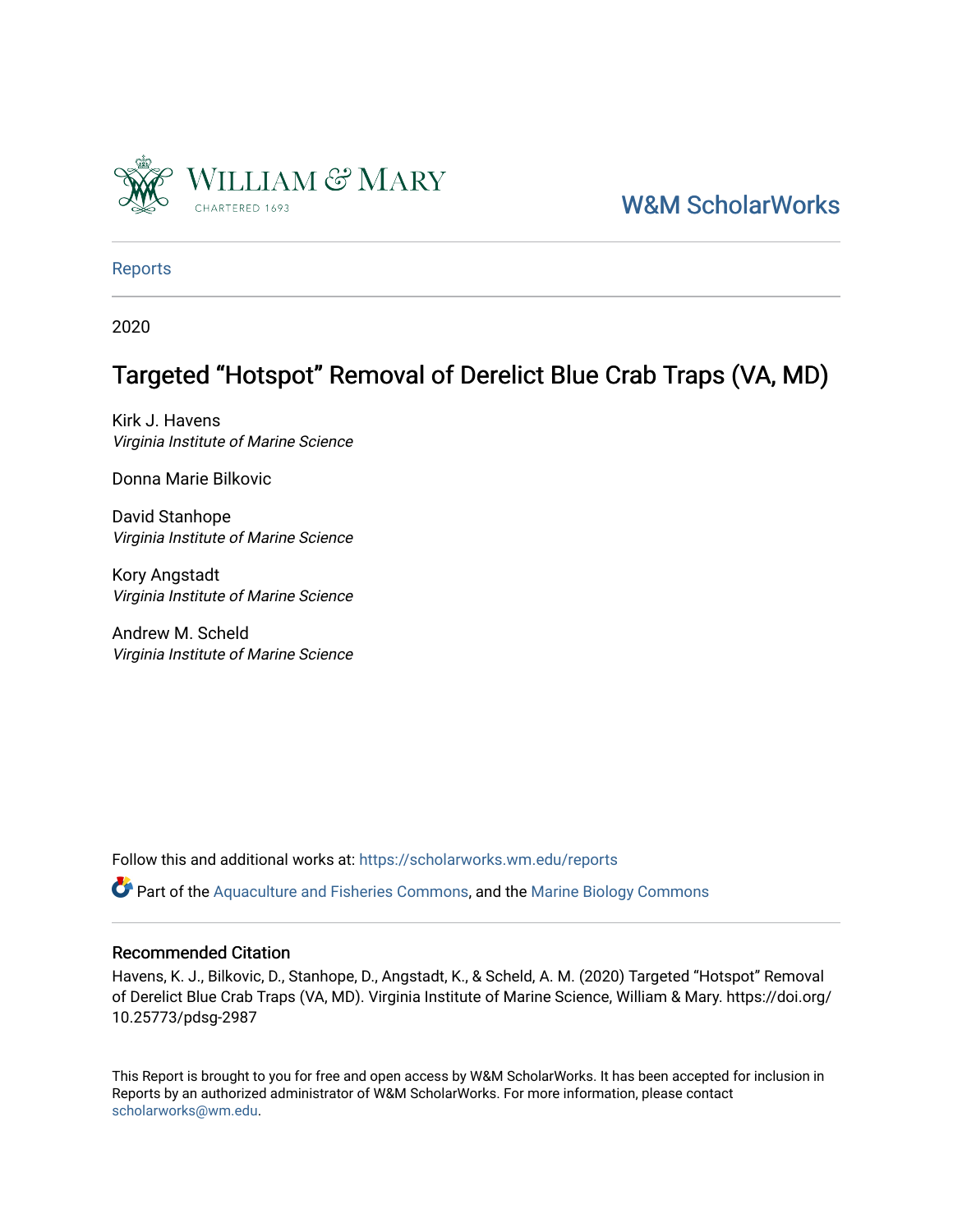

#### **Final Programmatic Report Narrative**

#### **Targeted "Hotspot" Removal of Derelict Blue Crab Traps (VA, MD) #66383**

#### **1. Summary of Accomplishments**

In the winter of 2019/2020, five commercial watermen spent a cumulative total of 120 removal days on the water and collected 971 derelict blue crab traps which contained 985 blue crabs, 239 fish (oyster toad fish, black sea bass, flounder, pig fish, striped bass, speckled trout, perch, butterfish), 31 diamond back terrapin (a listed "species of concern"), and one duck. A majority of the traps removed were metal as opposed to vinyl coated (83% and 17%, respectively). Bycatch was present in 43% (346) of metal traps and 44% (72) of vinyl coated traps removed. On average, the instantaneous capture rates were similar for both trap types with an average of 1.0 crab captured per trap and 0.25 fish captured per trap. In addition, 10 abandoned eel traps were removed which contained 2 blue crabs, 3 fish, and 1eel.

#### **Project Activities & Outcomes**

Five commercial watermen removed 971 (buoyed and unbuoyed) blue crab traps from five 'hotspot' locations in the Virginia portion of the Chesapeake Bay and the Potomac River (Figure 1, Table 1). Removal methodology followed previous removal efforts (Havens et al. 2011) with some watermen scanning for derelict traps on one day and removing identified derelict traps on subsequent days and some watermen scanning and removing on the same day. Overall, 418 (43%) of the removed traps contained bycatch with bycatch percentage varying by region (Figure 2). This project was the first to target the Potomac River where 386 traps were removed containing 290 blue crabs and 96 fish (Table 2). Bycatch recorded in the derelict blue crab traps included 7 fish species, diamond back terrapin, and a duck (Table 3). Approximately 5% of recovered blue crab traps had oyster growth. Of the bycatch recorded in the derelict blue crab traps, 31% of blue crabs, 8% of fish, and 97% of terrapin were reported as dead.



Figure 1. Location of 2019/2020 derelict trap removals in targeted "hotspots" within the Chesapeake Bay, Virginia and locations for present proposal removals (Potomac River, Mobjack Bay, Lower York River, Eastern Shore, Tangier Island).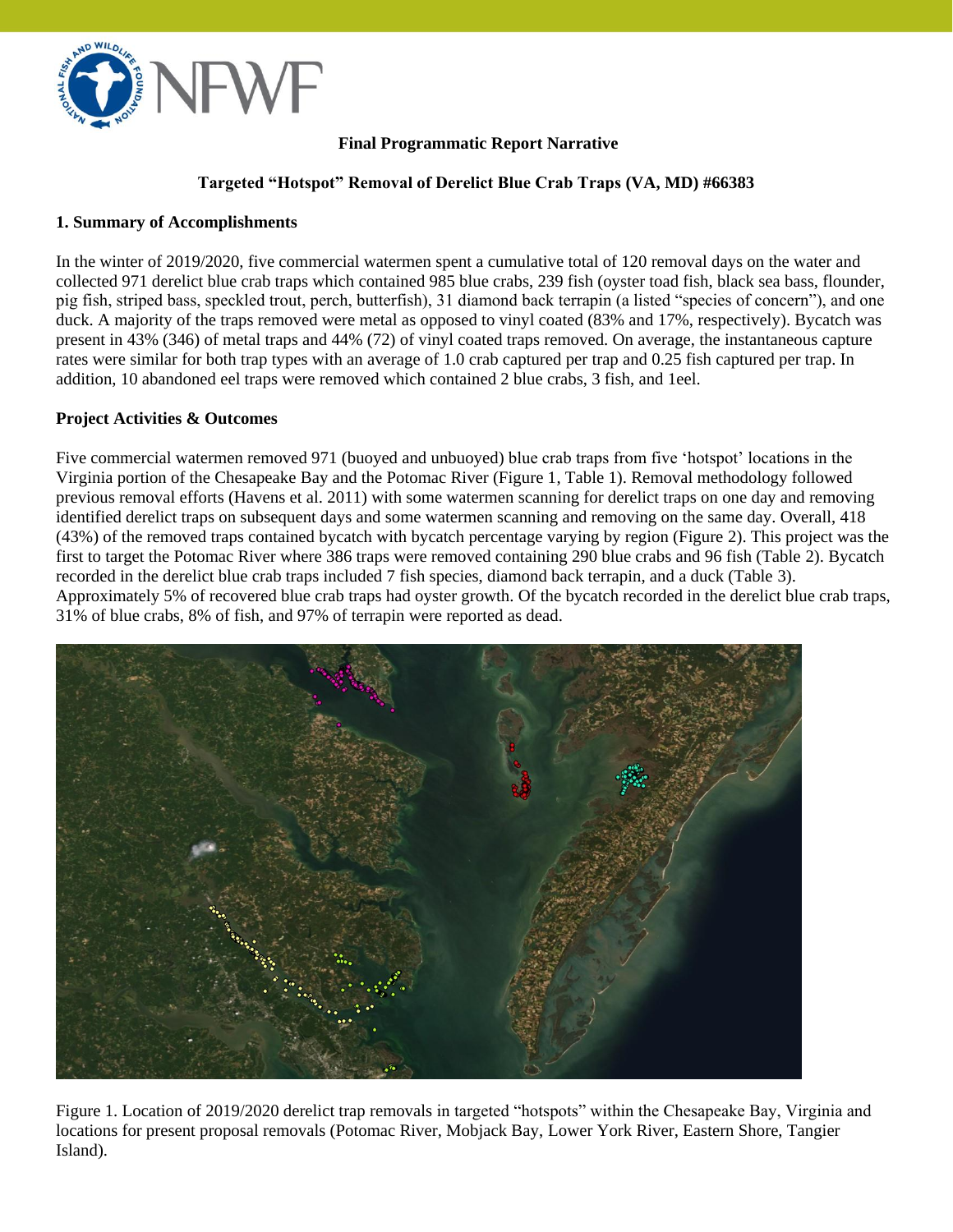| Location             | # of buoyed traps | # of unbuoyed traps | # of removal days |
|----------------------|-------------------|---------------------|-------------------|
| Potomac River        | 58                | 328                 | 30                |
| Tangier Island       |                   | 123                 | 27                |
| <b>Eastern Shore</b> | 167               | 38                  | 28                |
| Lower York River     | 111               |                     |                   |
| Mobjack Bay          | 118               |                     |                   |
| <b>TOTALS</b>        | 454               |                     | $\cap$            |

Table 1. Number of buoyed and unbuoyed traps removed by region.



Figure 2. Percent of removed traps with bycatch by area.

| Location             | # of  | # of vinyl | Total #  | # of blue | Mean blue  | $#$ of         | Mean fish |
|----------------------|-------|------------|----------|-----------|------------|----------------|-----------|
|                      | metal | coated     | of traps | crabs     | crab catch | fish           | catch per |
|                      | traps | traps      |          |           | per trap   |                | trap      |
| Potomac River        | 359   | 27         | 386      | 290       | 0.75       | 96             | 0.25      |
| Tangier Island       | 71    | 52         | 123      | 62        | 0.50       | $\Omega$       | 0.00      |
| <b>Eastern Shore</b> | 187   | 18         | 205      | 239       | 1.17       | 37             | 0.18      |
| Lower York River     | 110   | 22         | 132      | 251       | 1.90       | 104            | 0.79      |
| Mobjack Bay          | 81    | 44         | 125      | 143       | 1.14       | $\overline{2}$ | 0.02      |
| <b>TOTALS</b>        | 808   | 163        | 971      | 985       | 1.01       | 239            | 0.25      |

Table 2. Derelict blue crab traps by type (metal vs vinyl coated) with associated bycatch removed by location.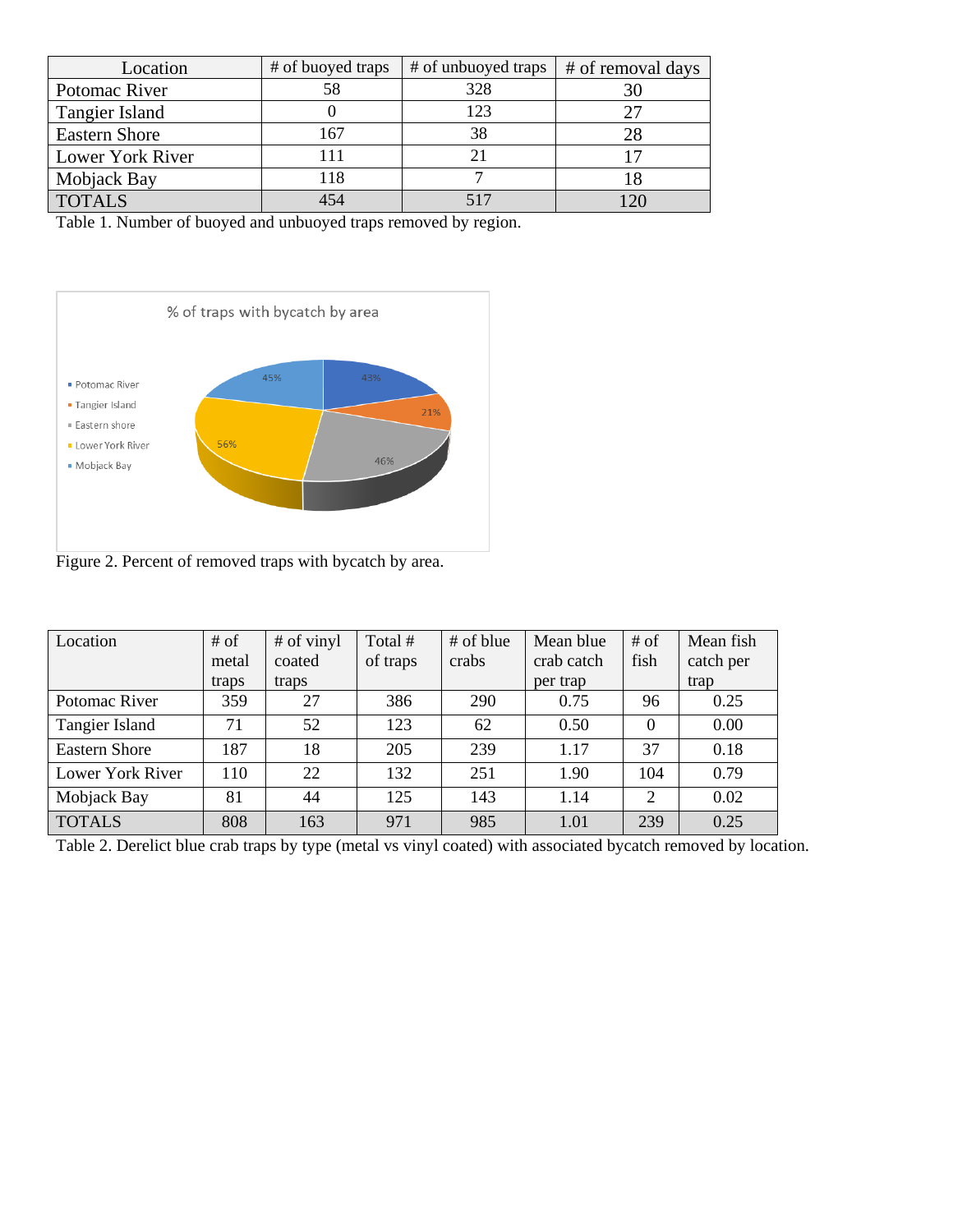| <b>Total Blue crab</b>  |     | 987 31% dead |
|-------------------------|-----|--------------|
| Males                   |     | 514 32% dead |
| Females                 |     | 473 30% dead |
|                         |     |              |
| Black Sea Bass          | 2   |              |
| Butterfish              | 1   |              |
| Eel                     | 1   |              |
| Flounder                | 6   |              |
| <b>Oyster Toad Fish</b> | 100 |              |
| Perch                   | 120 |              |
| Pigfish                 | 4   |              |
| <b>Speckled Trout</b>   | 1   |              |
| <b>Striped Bass</b>     | 8   |              |
|                         |     |              |
| Sea Duck                | 1   |              |
| Terrapin                | 31  |              |

Table 3. Bycatch species reported in derelict traps (includes derelict eel traps).

#### **Outcomes**

A total of 1,079 items were removed during the project period (Table 4). The project targeted areas of high commercial crabbing activity (hotspots) for derelict trap removal. Removal of derelict traps has been shown to provide a positive impact on subsequent commercial harvest of blue crabs (Scheld et al. 2016; DelBene et al. 2019). The project documented bycatch by trap type (metal vs vinyl coated) with both types continuing to persist and capture crabs and fish after being lost.

| <b>Items Removed</b>            |      |  |
|---------------------------------|------|--|
| Crab traps (intact)             | 942  |  |
| Crab traps (partial, wire only) | 29   |  |
| Total crab traps                | 971  |  |
| Frame only                      | 98   |  |
| Eel traps                       | 10   |  |
| Total items removed             | 1079 |  |

Table 4. Items removed during project period.

The continued capture of blue crabs and terrapin throughout the winter suggests that warming bay waters and 'false spring' events may contribute to increased bycatch. Terrapins were reported in derelict traps from December to February (12/17/2019 Eastern Shore, 1/02/2020 Eastern Shore, 1/22/2020 Mobjack Bay, and 2/10/2020 Potomac River). Twenty six (26) diamond back terrapin were found in metal traps and 5 diamond back terrapin were found in vinyl-coated traps.

In addition, targeted removals can help further validate and refine the spatially explicit estimates of derelict trap densities and help guide management efforts.

#### **References**

Bilkovic, D.M., H.C. Slacum Jr., K.J. Havens, D. Zaveta, C.F. Jeffrey, A.M. Scheld, D. Stanhope, K. Angstadt, J.D. Evans. 2016. Ecological and Economic Effects of Derelict Fishing Gear in the Chesapeake Bay. 2015/2016 Final Assessment Report. Prepared for Marine Debris Program, Office of Response and Restoration, National Oceanic and Atmospheric Administration.

DelBene, J.A., D.M. Bilkovic, A.M. Scheld. 2019. Examining derelict pot impacts on harvest in a commercial blue crab *Callinectes sapidus* fishery. Mar. Pollut. Bull. 139: 150-156.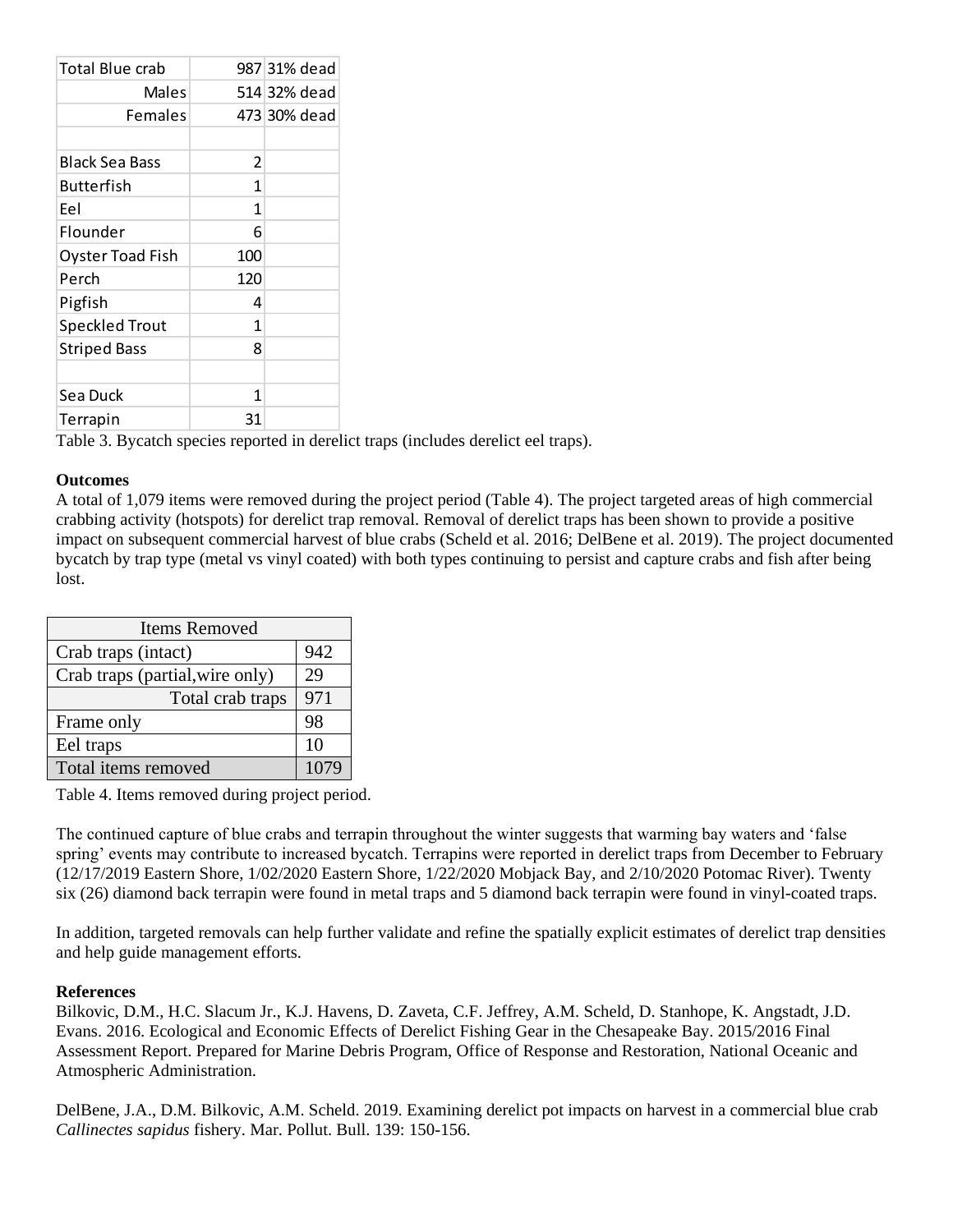Havens, K.J., D. Bilkovic, D. Stanhope, and K. Angstadt. 2011. Fishery Failure, Unemployed Commercial Fishers, and Lost Blue Crab Pots: An Unexpected Success Story. Environmental Science and Policy 14(4): 445-450**.**

Scheld, A.M., D.M. Bilkovic, K.J. Havens. 2016. The dilemma of derelict gear. Sci. Rep. 6 19671.

## **Lessons Learned**

- The annual input of derelict crab traps continues at a rate predicted in Bilkovic et al. 2016.
- Derelict traps continue to persist (both vinyl-coated and metal) and continue to entrap and kill crabs, fish, and other animals.
- Warming Bay waters may be exacerbating derelict crab trap impacts on bycatch particularly blue crabs and terrapin which may be becoming more active in winter months and encountering derelict traps during the blue crab fishery closed season.

### **Dissemination**

The location and bycatch of the derelict pots has been added to the online interactive map for public viewing <http://cmap2.vims.edu/MarineDebris/MarineDebris.html>

Information gathered by the commercial watermen has been provided to the Virginia Marine Resources Commission and the Potomac River Fisheries Commission, the regulatory agencies tasked with overseeing the commercial blue crab fishery in Virginia and the Potomac River.

Information regarding the capture of diamond back terrapin and the issue of 'false spring' warming waters has been provided to the National Fish & Wildlife Foundation, the Virginia Coastal Zone Management Program, the NOAA Marine Debris Program, and the Virginia Marine Resources Commission. The Virginia Marine Resources Commission is investigating options to reduce terrapin bycatch.

## **Project Documents**

- 1. Photo of black sea bass in derelict trap
- 2. Photo of blue crabs in derelict trap
- 3. Photo of blue crabs in derelict trap
- 4. Photo of duck found in derelict trap
- 5. Photo of perch and blue crabs in derelict trap
- 6. Photo of oyster toadfish in derelict trap
- 7. Photo of striped bass in derelict trap
- 8. Photo of diamond back terrapins in derelict trap

*POSTING OF FINAL REPORT: This report and attached project documents may be shared by the Foundation and any Funding Source for the Project via their respective websites. In the event that the Recipient intends to claim that its final report or project documents contains material that does not have to be posted on such websites because it is protected from disclosure by statutory or regulatory provisions, the Recipient shall clearly mark all such potentially protected materials as "PROTECTED" and provide an explanation and complete citation to the statutory or regulatory source for such protection.*

The views and conclusions contained in this document are those of the authors and should not be interpreted as representing the opinions or policies of the U.S. Government or the National Fish and Wildlife Foundation and its funding sources. Mention of trade names or commercial products does not constitute their endorsement by the U.S. Government, or the National Fish and Wildlife Foundation or its funding sources.